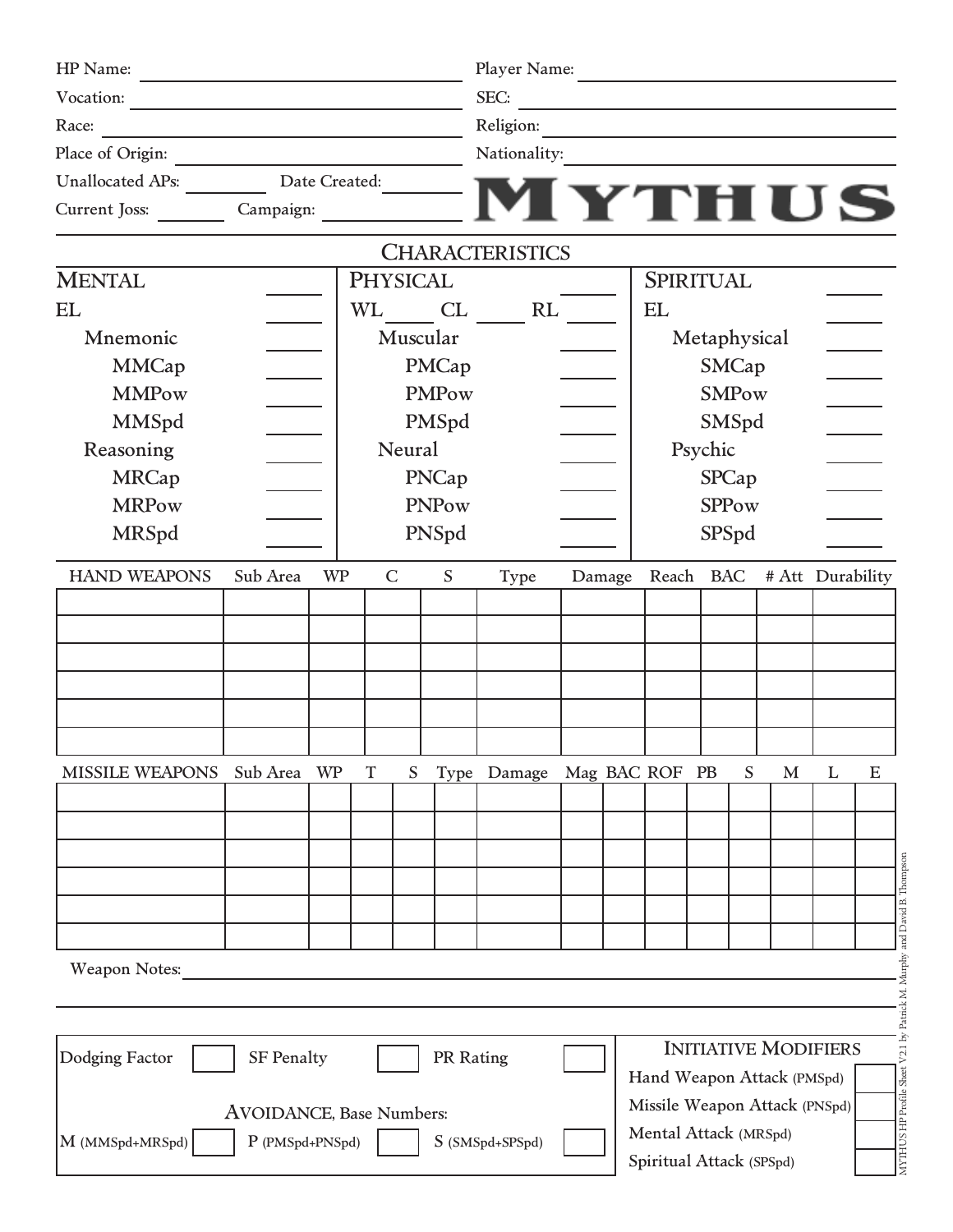| <b>ARMOR</b>             |           |          | Armor Damage             |       |      |                    |                 | Cold/                  |              |
|--------------------------|-----------|----------|--------------------------|-------|------|--------------------|-----------------|------------------------|--------------|
| <b>Strike Location</b>   |           | Piercing | Cutting                  | Blunt | Fire | Chemical           | <b>Stunning</b> | Electrical             | $Magick +/-$ |
| Ultra-Vital              | $(01-10)$ |          |                          |       |      |                    |                 |                        |              |
| Super-Vital              | $(11-25)$ |          |                          |       |      |                    |                 |                        |              |
| Vital                    | $(26-40)$ |          |                          |       |      |                    |                 |                        |              |
| Non-Vital                | $(41-00)$ |          |                          |       |      |                    |                 |                        |              |
| Average                  |           |          |                          |       |      |                    |                 |                        |              |
| <b>Ultra-Vital Armor</b> |           |          | <b>Super-Vital Armor</b> |       |      | <b>Vital Armor</b> |                 | <b>Non-Vital Armor</b> |              |

# EQUIPMENT/POSSESSIONS

| Item | Location Item | Location Item | Location |
|------|---------------|---------------|----------|
|      |               |               |          |
|      |               |               |          |
|      |               |               |          |
|      |               |               |          |
|      |               |               |          |
|      |               |               |          |
|      |               |               |          |
|      |               |               |          |
|      |               |               |          |
|      |               |               |          |
|      |               |               |          |
|      |               |               |          |
|      |               |               |          |
|      |               |               |          |
|      |               |               |          |
|      |               |               |          |

## MAGICK ITEMS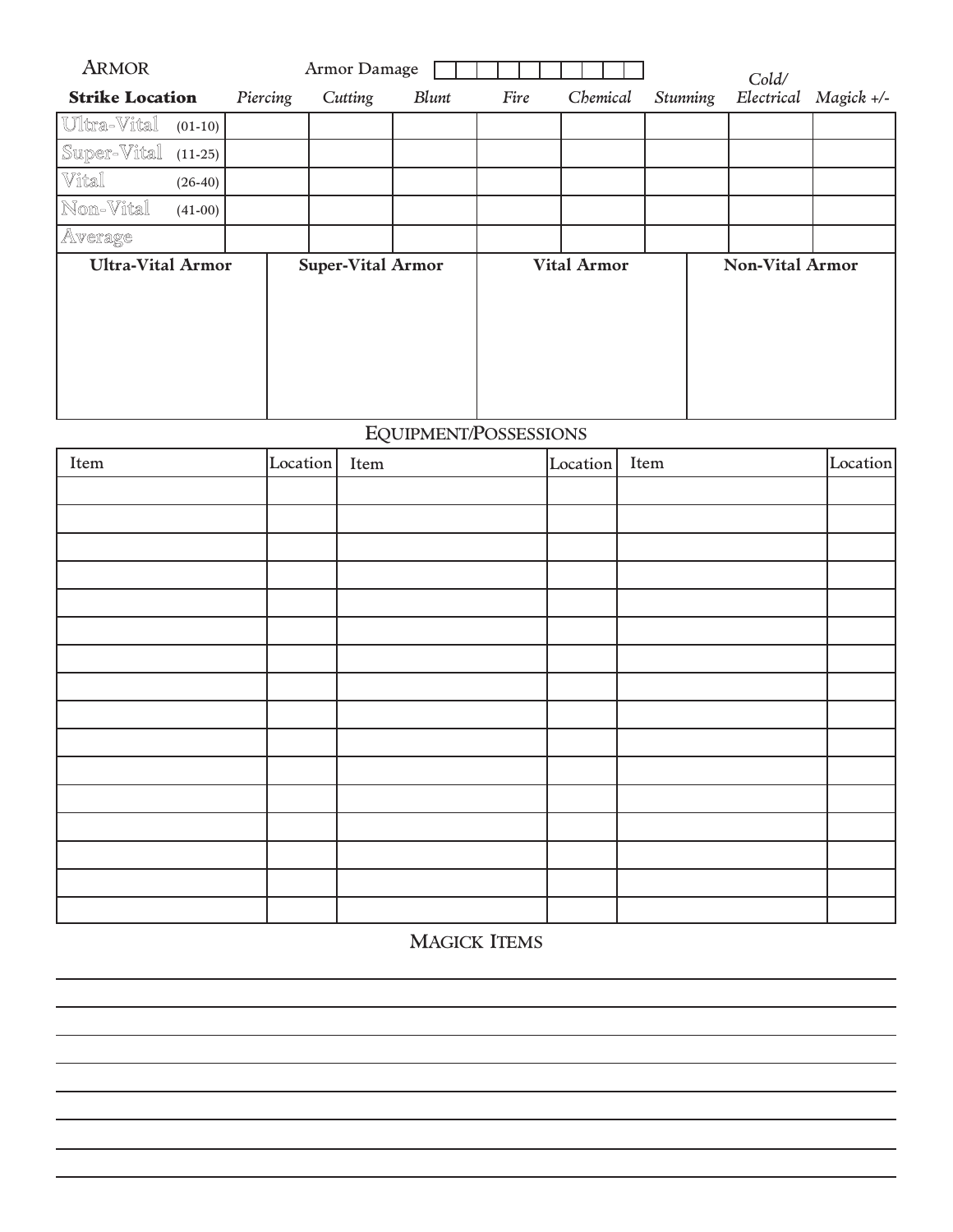#### KNOWLEDGE AND SKILLS

| Ettiquette/Social Graces |                      |     |     |
|--------------------------|----------------------|-----|-----|
| Native Tongue            |                      |     |     |
| Perception (Mental)      |                      |     |     |
| Trade Phonecian          |                      |     |     |
| Perception (Physical)    |                      |     |     |
| Riding                   |                      |     |     |
| Boating                  |                      |     |     |
|                          |                      |     |     |
|                          |                      |     |     |
|                          |                      |     |     |
|                          |                      |     |     |
|                          |                      |     |     |
|                          |                      |     |     |
|                          |                      |     |     |
|                          |                      |     |     |
|                          |                      |     |     |
|                          |                      |     |     |
|                          |                      |     |     |
|                          |                      |     |     |
|                          |                      |     |     |
|                          |                      |     |     |
|                          |                      |     |     |
|                          |                      |     |     |
|                          |                      |     |     |
|                          |                      |     |     |
|                          |                      |     |     |
|                          | - -                  | - - |     |
|                          |                      |     |     |
|                          | _ _                  | _ _ |     |
|                          | - -                  | - - |     |
|                          | - -                  |     |     |
|                          | - -                  | . . | . . |
|                          | — ——— -              | - - |     |
|                          | . <del>.</del> .     | . — |     |
|                          | - -                  | - - |     |
|                          | — <del>— — —</del> — | - - |     |
|                          | - -                  | . . |     |
|                          | - -                  |     |     |
|                          |                      |     |     |
|                          |                      |     |     |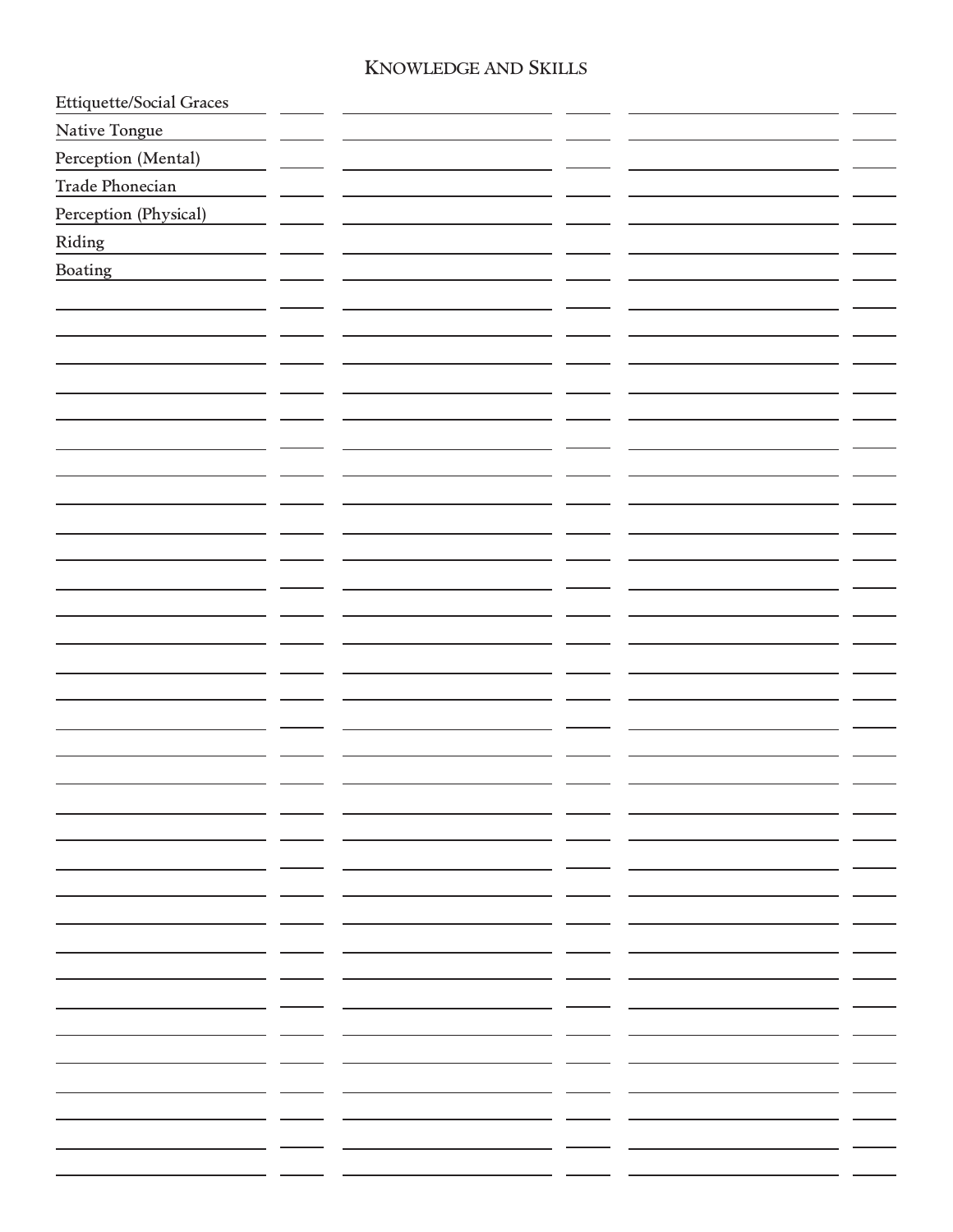### GENERAL INFORMATION

|      | Place of Origin:      | Nationality:               | <u> 1980 - Jan Barnett, fransk politik (d. 1980)</u> |
|------|-----------------------|----------------------------|------------------------------------------------------|
| Sex: | Age:                  |                            | Weight:                                              |
|      | Eyes: $\qquad \qquad$ | Attractiveness: __________ | Handedness:                                          |
|      | Birth Rank:           | Complexion:                |                                                      |
|      |                       |                            | PERSONA SKETCH                                       |
|      |                       |                            |                                                      |
|      |                       |                            |                                                      |
|      |                       |                            |                                                      |
|      |                       |                            |                                                      |
|      |                       |                            |                                                      |
|      |                       |                            |                                                      |
|      |                       |                            |                                                      |
|      |                       |                            |                                                      |
|      |                       |                            |                                                      |
|      |                       |                            |                                                      |
|      |                       |                            |                                                      |
|      |                       |                            |                                                      |
|      |                       |                            |                                                      |
|      |                       |                            |                                                      |
|      |                       |                            |                                                      |
|      |                       |                            |                                                      |
|      |                       |                            |                                                      |
|      |                       |                            |                                                      |
|      |                       |                            |                                                      |
|      |                       |                            |                                                      |
|      |                       |                            |                                                      |
|      |                       |                            |                                                      |
|      |                       |                            |                                                      |
|      |                       |                            |                                                      |
|      |                       |                            |                                                      |
|      |                       |                            |                                                      |
|      | Connections:          |                            |                                                      |
|      |                       |                            |                                                      |
|      |                       |                            |                                                      |
|      |                       |                            |                                                      |
|      |                       |                            |                                                      |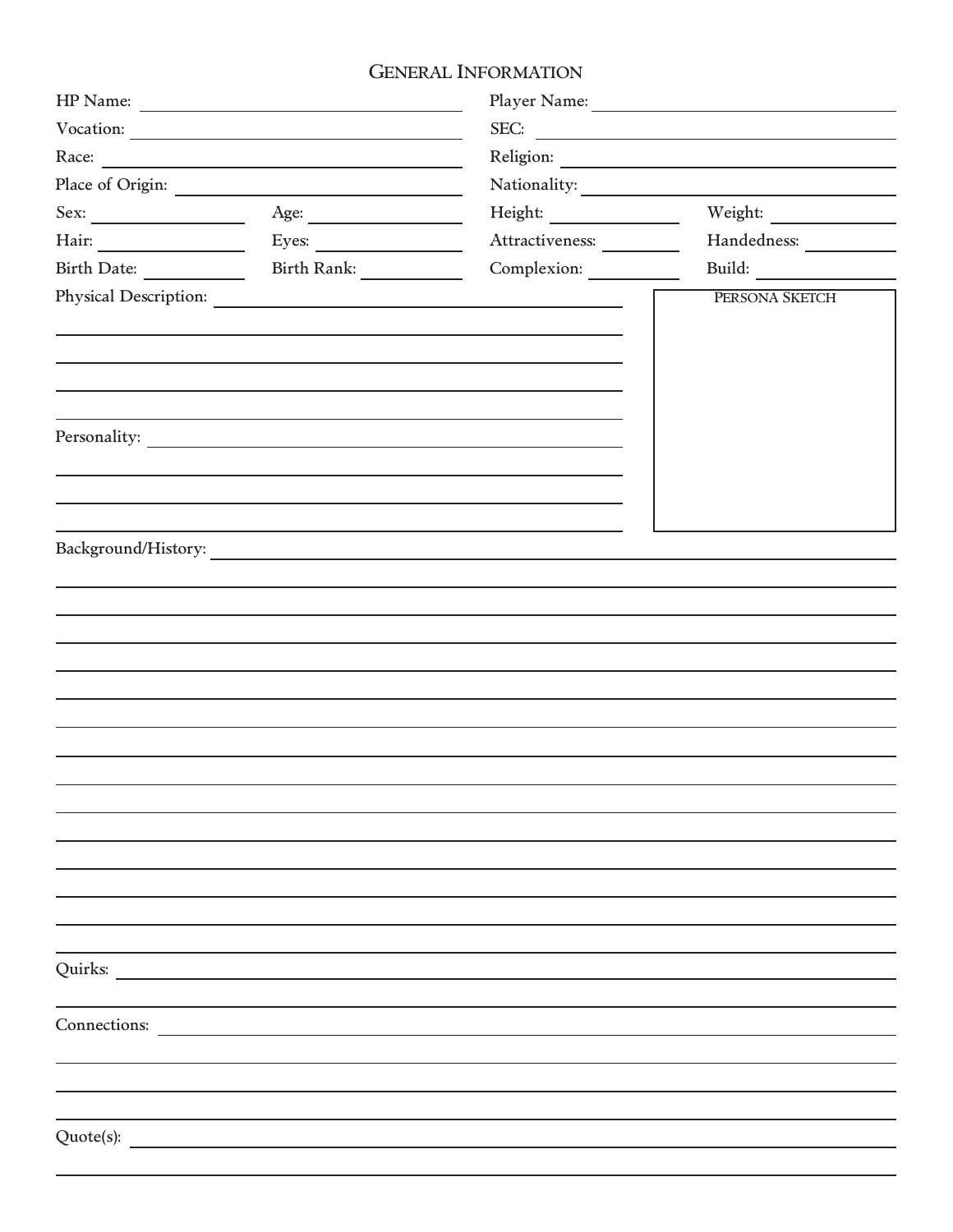#### MOVEMENT

|                               |     |           |      |                   |        |        | Cautious $(x0.5)$               |                  | Climb, Ascent $(x0.1)$     |     |           |      |                   |        | Climb, Desc. $(x0.25)$           |             |
|-------------------------------|-----|-----------|------|-------------------|--------|--------|---------------------------------|------------------|----------------------------|-----|-----------|------|-------------------|--------|----------------------------------|-------------|
| Crawling (x0.1)               |     |           |      |                   |        |        |                                 |                  |                            |     |           |      |                   |        | Jump, Stand (x0.3)               |             |
| Jump, Running (x0.6) ________ |     |           |      |                   |        |        |                                 |                  | Mtd. Gallop (x4)           |     |           |      |                   |        | Mtd. $\text{Trot}(\mathbf{x}^2)$ |             |
| Mtd. Walk $(x1)$              |     |           |      |                   |        |        | Running $(x3)$                  |                  | Trotting (x2)              |     |           |      | Sneaking $(x0.5)$ |        |                                  |             |
| Swim, Normal $(x0.25)$        |     |           |      |                   |        |        | Swim, Fast (x0.5/0.75) ________ |                  |                            |     |           |      |                   |        | Tightrope Walk $(x0.1)$          |             |
| Tumbling $(x1)$               |     |           |      |                   |        |        |                                 |                  | Other                      |     |           |      |                   |        |                                  |             |
|                               |     |           |      |                   |        |        |                                 |                  | HENCHMEN/ANIMAL COMPANIONS |     |           |      |                   |        |                                  |             |
| Name:                         |     |           |      | Vocation:         |        |        |                                 | Name:            |                            |     |           |      | Vocation:         |        |                                  |             |
| <b>OP</b> Class:              |     |           |      | End. Factors:     |        |        |                                 | <b>OP</b> Class: |                            |     |           |      | End. Factors:     |        |                                  |             |
| Walk                          |     | Trot      |      | Run/Canter        |        | Gallop |                                 |                  | Walk                       |     | Trot      |      | Run/Canter        |        | Gallop                           |             |
|                               |     |           |      |                   |        |        |                                 |                  |                            |     |           |      |                   |        |                                  |             |
| EL:<br>M:                     | P:  | WL:       |      | CL:               | S:     | EL:    |                                 | M:               | EL:                        | P:  | WL:       |      | CL:               | S:     | EL:                              |             |
| Attack                        |     | # Attacks | Type |                   | Damage |        | <b>BAC</b>                      | Attack           |                            |     | # Attacks | Type |                   | Damage |                                  | BAC         |
|                               |     |           |      |                   |        |        |                                 |                  |                            |     |           |      |                   |        |                                  |             |
|                               |     |           |      |                   |        |        |                                 |                  |                            |     |           |      |                   |        |                                  |             |
| Armor                         | Avg | Pierce    | Cut  | Blunt Fire Chem   |        |        | <b>Stun</b>                     | Armor            |                            | Avg | Pierce    | Cut  | Blunt Fire Chem   |        |                                  | <b>Stun</b> |
|                               |     |           |      |                   |        |        |                                 |                  |                            |     |           |      |                   |        |                                  |             |
| Notes:                        |     |           |      |                   |        |        |                                 | Notes:           |                            |     |           |      |                   |        |                                  |             |
|                               |     |           |      |                   |        |        |                                 |                  |                            |     |           |      |                   |        |                                  |             |
|                               |     |           |      |                   |        |        |                                 |                  |                            |     |           |      |                   |        |                                  |             |
| Name:                         |     |           |      | Vocation:         |        |        |                                 | Name:            |                            |     |           |      | Vocation:         |        |                                  |             |
| <b>OP</b> Class:              |     |           |      | End. Factors:     |        |        |                                 | OP Class:        |                            |     |           |      | End. Factors:     |        |                                  |             |
| Walk                          |     | Trot      |      | Run/Canter        |        | Gallop |                                 |                  | Walk                       |     | Trot      |      | Run/Canter        |        | Gallop                           |             |
|                               |     |           |      |                   |        |        |                                 |                  |                            |     |           |      |                   |        |                                  |             |
| EL:<br>M:                     | P:  | WL:       |      | CL:               | S:     | EL:    |                                 | M:               | EL:                        | P:  | WL:       |      | CL:               | S:     | EL:                              |             |
| Attack                        |     | # Attacks | Type |                   | Damage |        | <b>BAC</b>                      | Attack           |                            |     | # Attacks | Type |                   | Damage |                                  | BAC         |
|                               |     |           |      |                   |        |        |                                 |                  |                            |     |           |      |                   |        |                                  |             |
|                               |     |           |      |                   |        |        |                                 |                  |                            |     |           |      |                   |        |                                  |             |
| Armor                         | Avg | Pierce    | Cut  | $Blunt$ Fire Chem |        |        | <b>Stun</b>                     | Armor            |                            | Avg | Pierce    | Cut  | Blunt Fire Chem   |        |                                  | <b>Stun</b> |
|                               |     |           |      |                   |        |        |                                 |                  |                            |     |           |      |                   |        |                                  |             |
| Notes:                        |     |           |      |                   |        |        |                                 | Notes:           |                            |     |           |      |                   |        |                                  |             |
|                               |     |           |      |                   |        |        |                                 |                  |                            |     |           |      |                   |        |                                  |             |
|                               |     |           |      |                   |        |        |                                 |                  |                            |     |           |      |                   |        |                                  |             |

OTHER POSSESSIONS